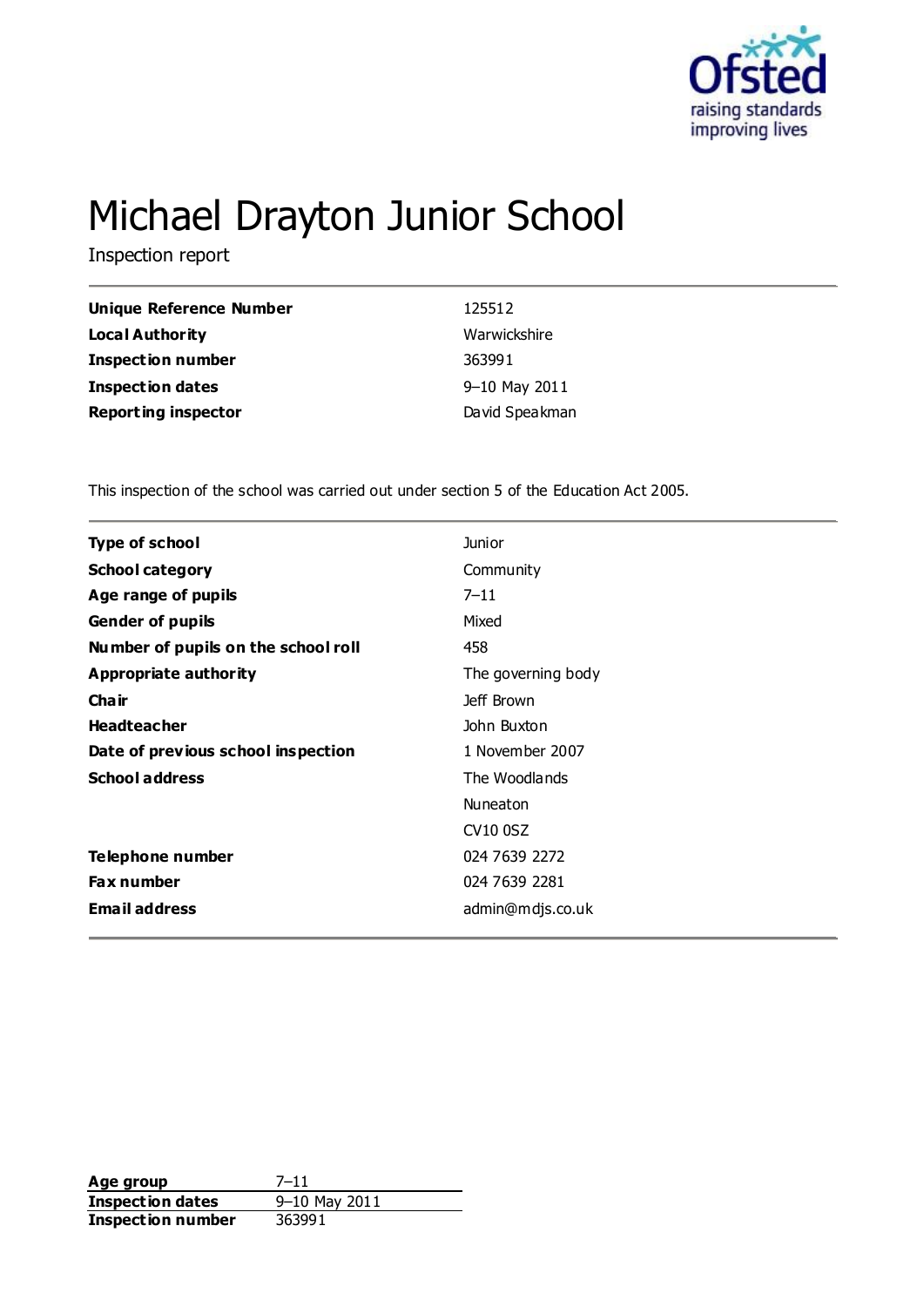The Office for Standards in Education, Children's Services and Skills (Ofsted) regulates and inspects to achieve excellence in the care of children and young people, and in education and skills for learners of all ages. It regulates and inspects childcare and children's social care, and inspects the Children and Family Court Advisory Support Service (Cafcass), schools, colleges, initial teacher training, work-based learning and skills training, adult and community learning, and education and training in prisons and other secure establishments. It assesses council children's services, and inspects services for looked after children, safeguarding and child protection.

Further copies of this report are obtainable from the school. Under the Education Act 2005, the school must provide a copy of this report free of charge to certain categories of people. A charge not exceeding the full cost of reproduction may be made for any other copies supplied.

If you would like a copy of this document in a different format, such as large print or Braille, please telephone 0300 123 4234, or email **[enquiries@ofsted.gov.uk](mailto:enquiries@ofsted.gov.uk)**.

You may copy all or parts of this document for non-commercial educational purposes, as long as you give details of the source and date of publication and do not alter the documentation in any way.

To receive regular email alerts about new publications, including survey reports and school inspection reports, please visit our website and go to 'Subscribe'.

Royal Exchange Buildings St Ann's Square Manchester M2 7LA T: 0300 123 4234 Textphone: 0161 618 8524 E: **[enquiries@ofsted.gov.uk](mailto:enquiries@ofsted.gov.uk)**

W: **[www.ofsted.gov.uk](http://www.ofsted.gov.uk/)**

© Crown copyright 2011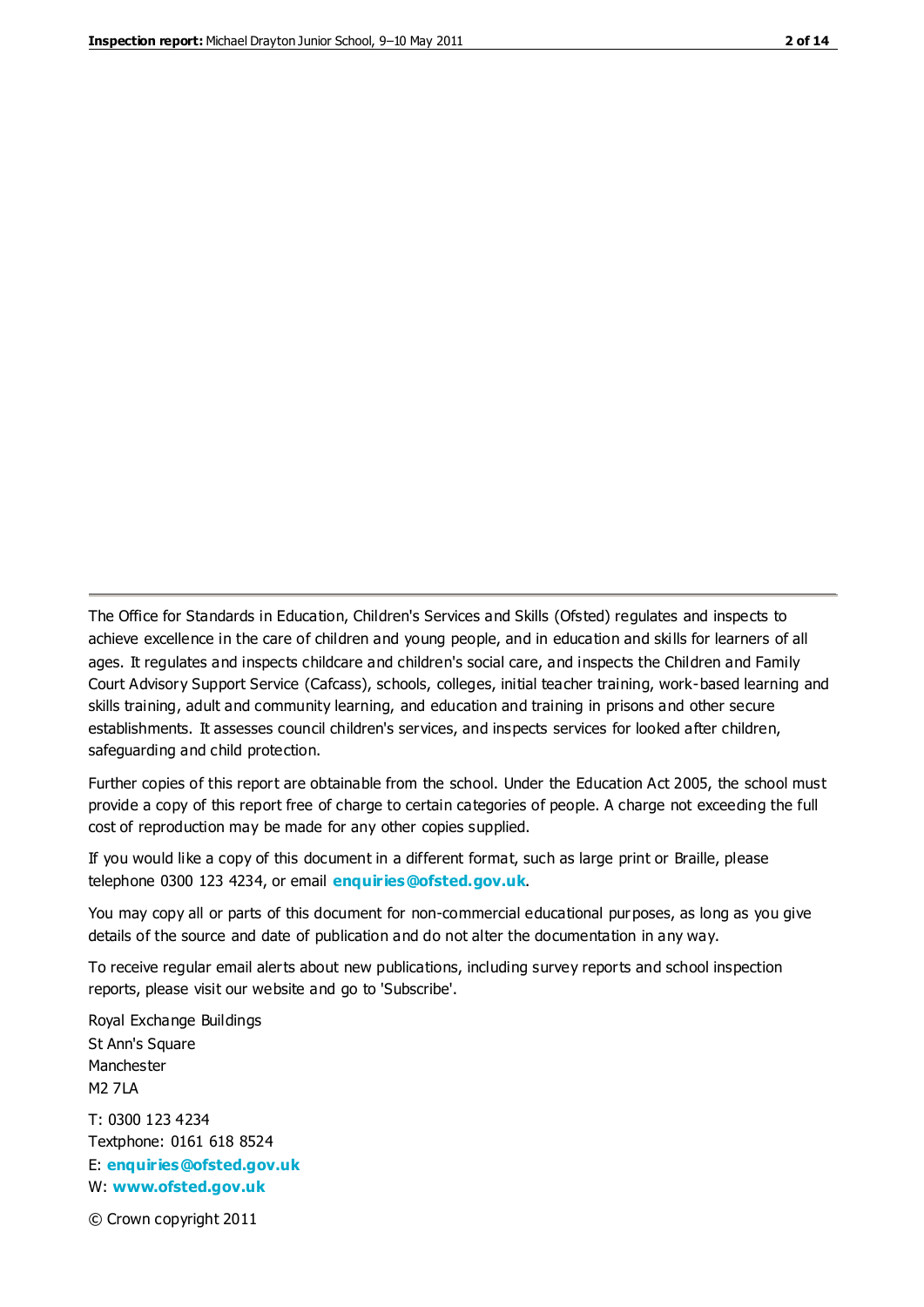# **Introduction**

This inspection was carried out by four additional inspectors. Inspectors saw 22 lessons or parts of lessons and observed 17 teachers. Meetings were held with senior leaders, representatives of the governing body and groups of pupils. Inspectors observed the school's work and looked at a range of documentation, including monitoring, evaluation and assessment records, policy documents, the school improvement plan, teachers' planning and samples of pupils' work. A wide range of documents and records was scrutinised in relation to the safeguarding of pupils, including case studies of vulnerable pupils. Inspectors took into account the results of questionnaires returned by 142 parents and carers, 250 pupils and 33 members of staff.

The inspection team reviewed many aspects of the school's work. It looked in detail at a number of key areas.

- How well are pupils capable of higher attainment and the gifted and talented progressing and could the attainment of these pupils be higher?
- $\blacksquare$  How effective is the quality of feedback to pupils on their progress and do pupils understand how well they are doing in school?

# **Information about the school**

This is a larger than average-sized junior school. The proportion of pupils known to be eligible for free school meals is similar to the national average. There are very few pupils from minority ethnic backgrounds and none is at the early stages of learning English. The percentages of pupils identified with special educational needs and/or disabilities and with a statement of special educational needs are broadly average. The school has been awarded Healthy School status, ICT Mark, Safety in Schools - Gold Award, Eco Schools - Silver Award and Activemark.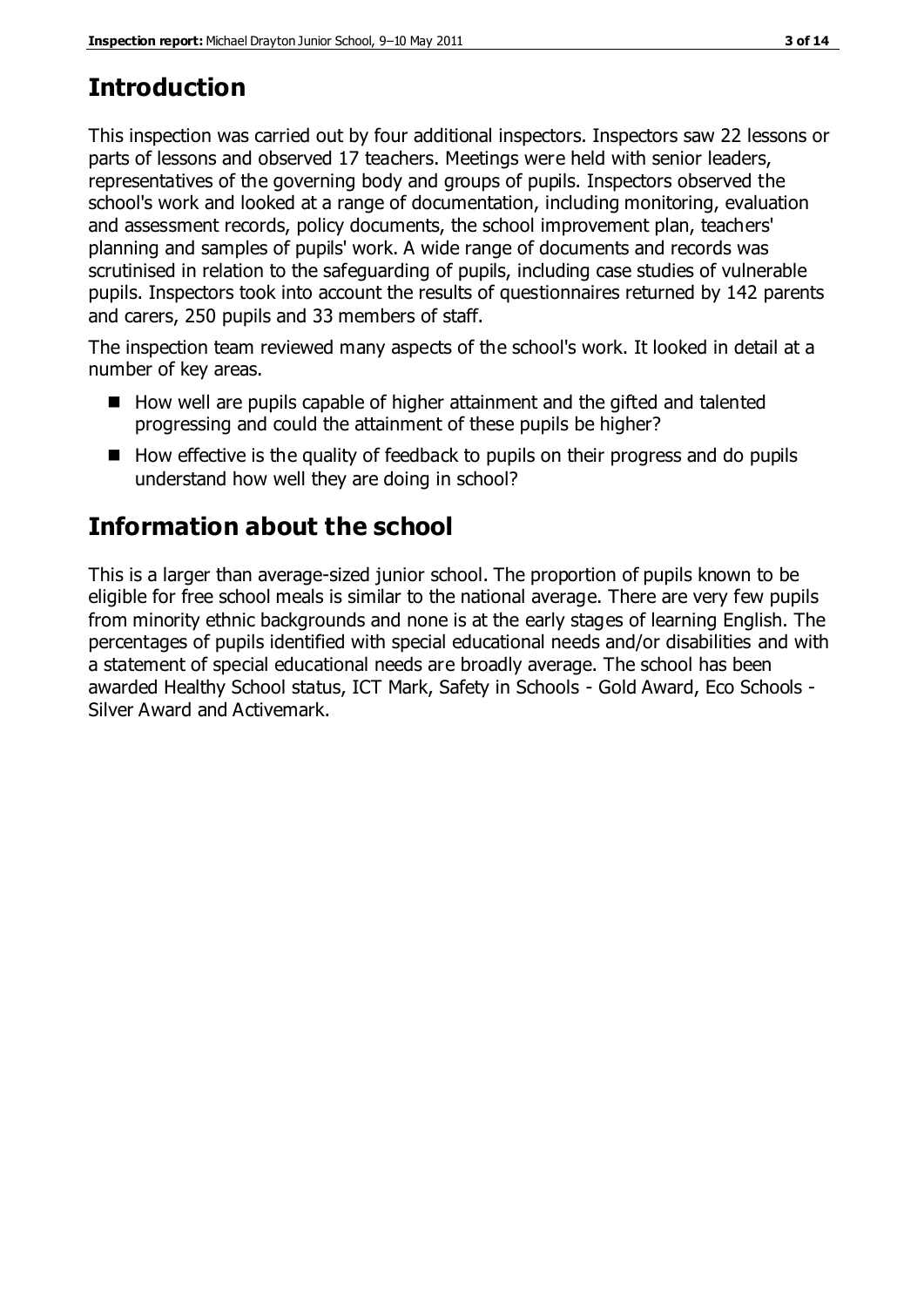# **Inspection judgements**

| Overall effectiveness: how good is the school?  |  |
|-------------------------------------------------|--|
| The school's capacity for sustained improvement |  |

# **Main findings**

Michael Drayton Junior School is an outstanding school. It is exceptionally well led and managed and enables its pupils to achieve excellent outcomes. The school is very well thought of by the parents and carers of pupils, who made comments such as: 'Fabulous school with great teachers and a brilliant head', 'My child is making excellent progress and is well supported by staff. I would recommend this school to any other parents' and 'My child has progressed greatly since starting this school in September.'

Pupils' achievement is good. Standards at the end of Year 6 are consistently above the national averages in English and mathematics. Pupils with special educational needs and/or disabilities make excellent progress. Even though many of these pupils have starting points that are below those nationally expected for their age when they join the school, the majority reaches the national average level by the time they move onto their secondary school. However, those pupils who are more able do not all make this amount of progress. Although the proportion of pupils reaching the nationally expected levels in end of key stage tests is above average, the percentage reaching the higher level matches the national average. This is because assessment information is not used sufficiently well by some teachers in planning learning activities that challenge and extend the learning of more-able pupils. A few capable of higher attainment find lessons insufficiently challenging.

The quality of education provided by the school is outstanding. The staff provide an outstanding level of care, guidance and support. This aspect of the school's work is particularly notable for the support given to pupils and their families. Although the school is large, pastoral staff know each individual pupil and over time have built strong relationships with their families. The school's engagement with parents and carers is outstanding. However, despite the school's best efforts to reduce absence, attendance remains stubbornly at the national average.

The curriculum promotes and enables outstanding outcomes in most areas of personal development, good achievement overall with outstanding achievement for pupils with special educational needs and/or disabilities. The curriculum is adapted to provide intervention for individuals and groups. Curriculum strengths include information and communication technology, where innovatory practice provides increasingly memorable learning opportunities for pupils involved in animation and media projects. As a leading school in information and communication technology, support is given to other schools in the county. Music is a strength where the curriculum and enrichment opportunities include a Samba band, extensive provision for instrumental tuition, excellent singing training for all pupils and a strong cultural dimension. The school's provision for physical activity is very strong and supports excellence in the extent to which pupils adopt healthy lifestyles, as reflected in external awards in this area.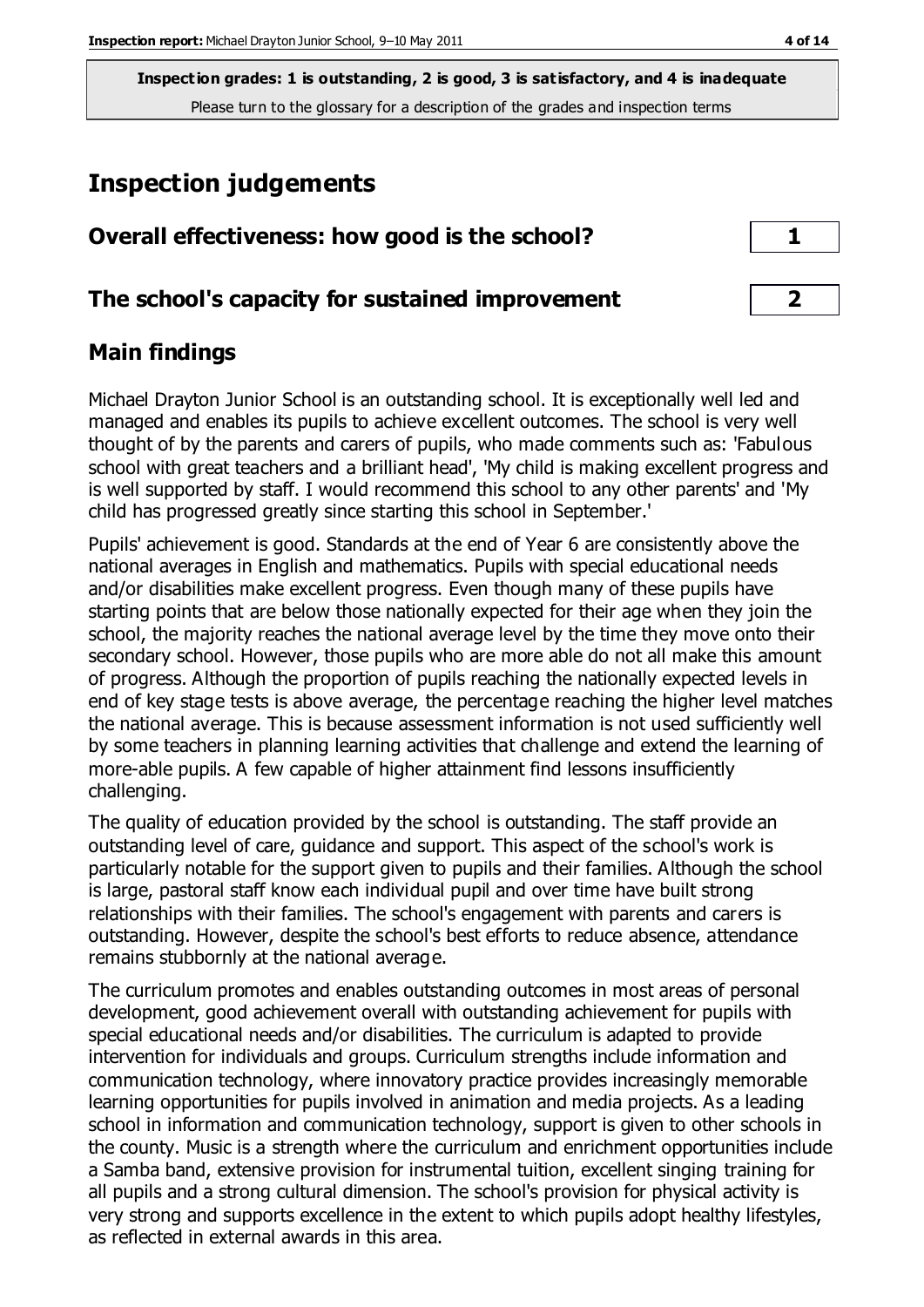Teaching is good overall and the large majority of teaching seen during the inspection was of a good or outstanding quality. Teaching seen in Year 6 was consistently outstanding. This is reflected in the rapid progress pupils make in their final year. Inspection evidence supports this view. One parent wrote, 'My child's progress in Year 6 has excelled. This year her confidence and ability have improved dramatically.'

The outstanding outcomes and quality of education stem from excellent leadership at all levels, and particularly from senior staff. Highly positive responses to the staff questionnaire confirm a strong and unified approach at all levels and total commitment to providing high quality. Monitoring and evaluation of teaching and learning are done well, but records of observations contain too much description, which detracts from the focus on what teachers do well and what they need to improve. There has been a significant level of improvement since the previous inspection so the school is judged to have a good capacity to improve even further. It provides excellent value for money.

# **What does the school need to do to improve further?**

- Ensure that pupils capable of reaching higher academic levels are consistently supported to achieve their full potential by:
	- using assessment information in lesson planning to always include activities that are matched to these pupils' learning capabilities
	- ensuring that all learning fully engages the more able through high levels of expectation and challenge, rapid pace and the provision of extension activities
	- making sure that pupils are fully aware of what they need to do to achieve high quality in their work.
- Improve attendance to levels that are above the national average by working more effectively with the welfare agencies to chase up absence.

## **Outcomes for individuals and groups of pupils 1**

Pupils enter school with attainment that is broadly average. They achieve well and by the time they move onto their secondary schools, attainment is above average in English and mathematics. Because of excellent curriculum provision and good or outstanding teaching, standards in information and communication technology, music, art and design and physical education are much higher than those nationally expected for pupils of this age. Pupils show great enthusiasm for, and enjoyment in, learning. When preparing multimedia presentations on 'super heroes', Year 6 were fully engaged and showed high levels of enthusiasm, concentrating fully over extended periods of time. They were keen to get started and reluctant to pack up at the end of the session. Similar levels of enjoyment and willingness to take part were seen in music lessons. The whole of Year 5 sang together, very quickly progressing to high standards and rapidly learning to sing some songs in two parts very competently. Year 6 thoroughly enjoyed learning to play percussion instruments, including samba drums, and very quickly moved to a performance standard. Pupils are prepared well for the future, with good core skills and a very positive attitude to learning.

Behaviour is outstanding and makes a significant contribution to good learning. Behaviour is excellent out of lessons and supports the very high levels of safety pupils feel. Pupils are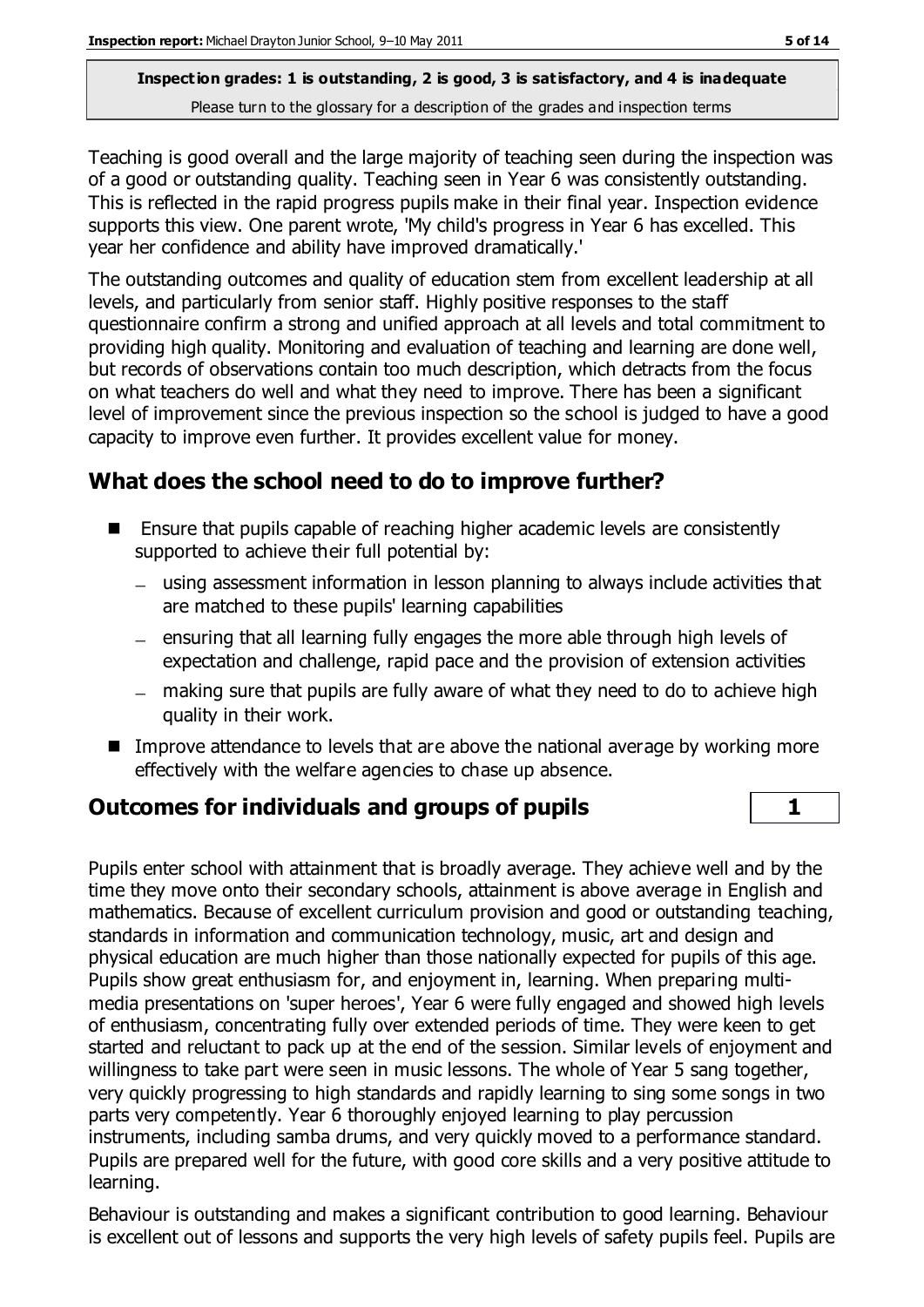very proud of their school and are eager to take on positions of responsibility, such as play leaders and team captains, in order to raise the quality of day-to-day life at Michael Drayton. The school council is very active, with clear mechanisms for gathering opinions from all classes, and has a significant impact on school life. Pupils are very involved in the local community and, for example, extend a warm welcome to a local 'over fifties' group who visit the school to take lunch or afternoon tea. Spiritual, moral, social and cultural development is good. Pupils' moral and social awareness are very well developed, as seen by their excellent behaviour and the quality of relationships and interactions with each other and adults. Their multicultural understanding is developing well through the recent introduction of curriculum areas with a cultural and multicultural dimension and through their links with schools with a contrasting pupil profile.

| These are the grades for pupils' outcomes |  |
|-------------------------------------------|--|
|                                           |  |

 $\mathcal{F}$  are grades the grades for pupils' outcomes

| Pupils' achievement and the extent to which they enjoy their learning                                                     | $\overline{\mathbf{2}}$ |
|---------------------------------------------------------------------------------------------------------------------------|-------------------------|
| Taking into account:<br>Pupils' attainment <sup>1</sup>                                                                   | $\mathcal{P}$           |
| The quality of pupils' learning and their progress                                                                        | 2                       |
| The quality of learning for pupils with special educational needs and/or disabilities<br>and their progress               |                         |
| The extent to which pupils feel safe                                                                                      | 1                       |
| Pupils' behaviour                                                                                                         | 1                       |
| The extent to which pupils adopt healthy lifestyles                                                                       | 1                       |
| The extent to which pupils contribute to the school and wider community                                                   | 1                       |
| The extent to which pupils develop workplace and other skills that will contribute to<br>their future economic well-being | 2                       |
| Taking into account:<br>Pupils' attendance <sup>1</sup>                                                                   | 3                       |
| The extent of pupils' spiritual, moral, social and cultural development                                                   | $\overline{\mathbf{2}}$ |

<sup>1</sup> The grades for attainment and attendance are: 1 is high; 2 is above average; 3 is broadly average; and 4 is low

# **How effective is the provision?**

Teaching is successful because it is effective in engaging pupils in the learning process. Teachers use learning objectives well to explain the purpose of lessons. These are usually understood by pupils, but occasionally a lack of explanation leads to some pupils, including those capable of tackling harder work, not really knowing what they need to do to produce their best. The marking of pupils' work is generally good but does not always provide developmental comments to help pupils improve. Teachers have strong subject knowledge and are skilled in their areas of expertise. Explanations and are very clear and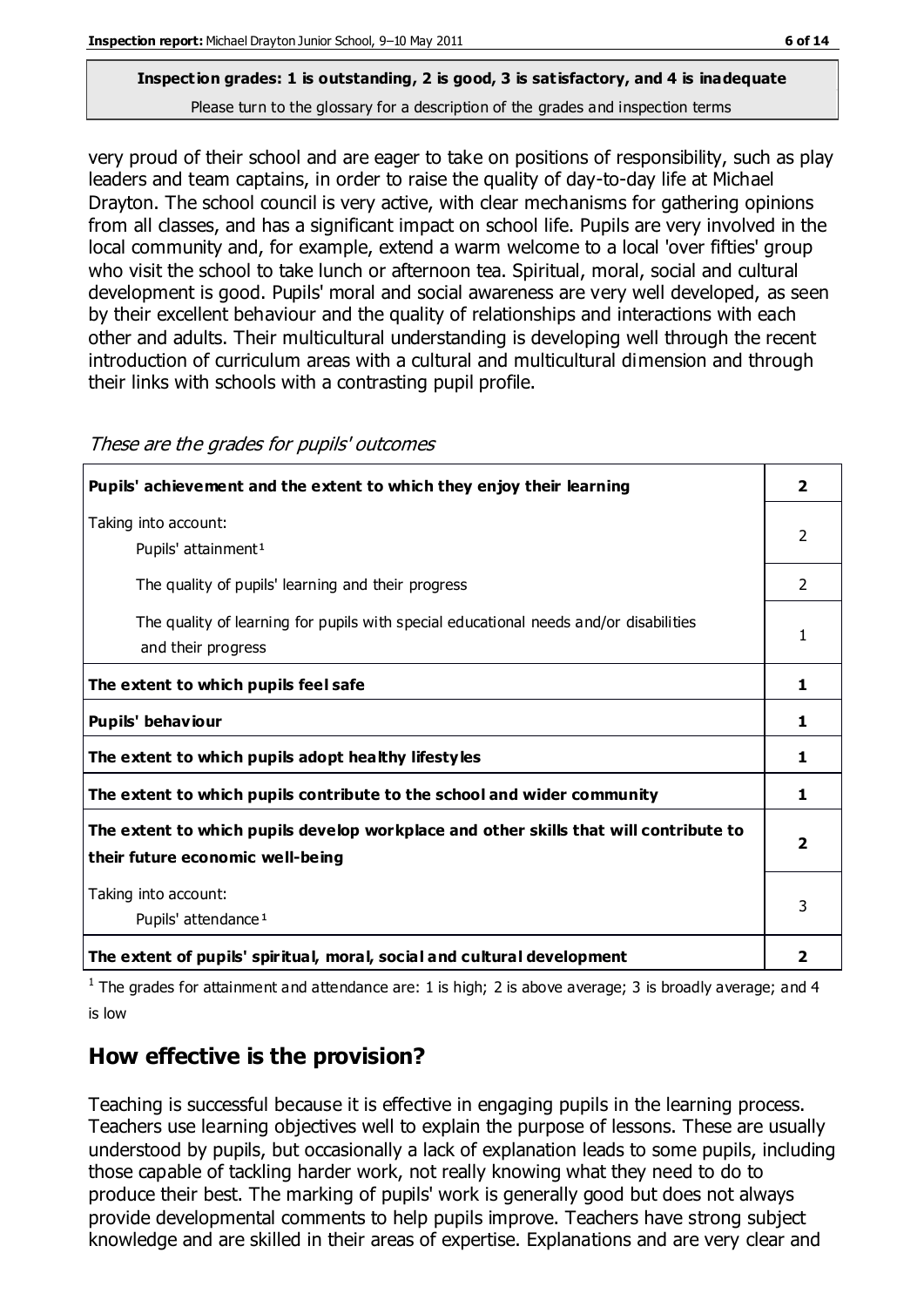where they lead by demonstration, such as in music, expectations are clearly high. A strong feature of teaching is the use of varied learning styles. Very effective transitions from full-class listening to group and pair work or independent work add interest and variety to learning. Teachers are mostly skilful in using questioning to assess understanding, extend pupils' reasoning skills and deepen understanding. Teaching assistants work well with individuals and groups to develop understanding and give pupils the confidence to achieve success.

The curriculum prioritises English and mathematics, but curriculum planning is well organised and structured to ensure a strong creative dimension. Themed activities and opportunities for learning in real world contexts add interest and stimulate an enthusiasm for learning. These are structured within a flexible timetable and provide opportunities for cross-curricular provision, further extending opportunities to develop good skills in English and mathematics and outstanding outcomes in information and communication technology. The school values opportunities for memorable learning and is increasingly using the local community as a focus for learning. The varied programme of extracurricular clubs and activities enrich a curriculum that contributes very well to skills development and offers an international and cultural dimension through links with schools in Mumbai, France and Birmingham.

Transition arrangements are firmly in place and are very effective in ensuring a smooth start for Year 3 pupils and that those in Year 6 move onto their secondary education confidently. The school is highly effective in supporting pupils with special educational needs and/or disabilities. Strong care, guidance and support are effective in enabling excellent academic and social progress for these pupils. A number of pupils who have not succeeded in other schools, due to emotional or behavioural difficulties, have settled well into Michael Drayton Junior School and make excellent progress in developing social skills.

| The quality of teaching                                                                                    |  |
|------------------------------------------------------------------------------------------------------------|--|
| Taking into account:<br>The use of assessment to support learning                                          |  |
| The extent to which the curriculum meets pupils' needs, including, where relevant,<br>through partnerships |  |
| The effectiveness of care, guidance and support                                                            |  |

These are the grades for the quality of provision

## **How effective are leadership and management?**

The school is exceptionally well led by the headteacher, very ably supported by the deputy and assistant headteachers. They have established a very strong core of leadership over a long period of time, which enables and encourages other staff to develop their own professional skills, contributing significantly to the outstanding overall effectiveness of this school. There are clearly defined roles for senior and middle managers, year and subject heads, and well-defined structures for communication between different levels in the hierarchy. Monitoring and evaluation of school performance clearly defines areas in which the school requires development and informs effective school improvement planning.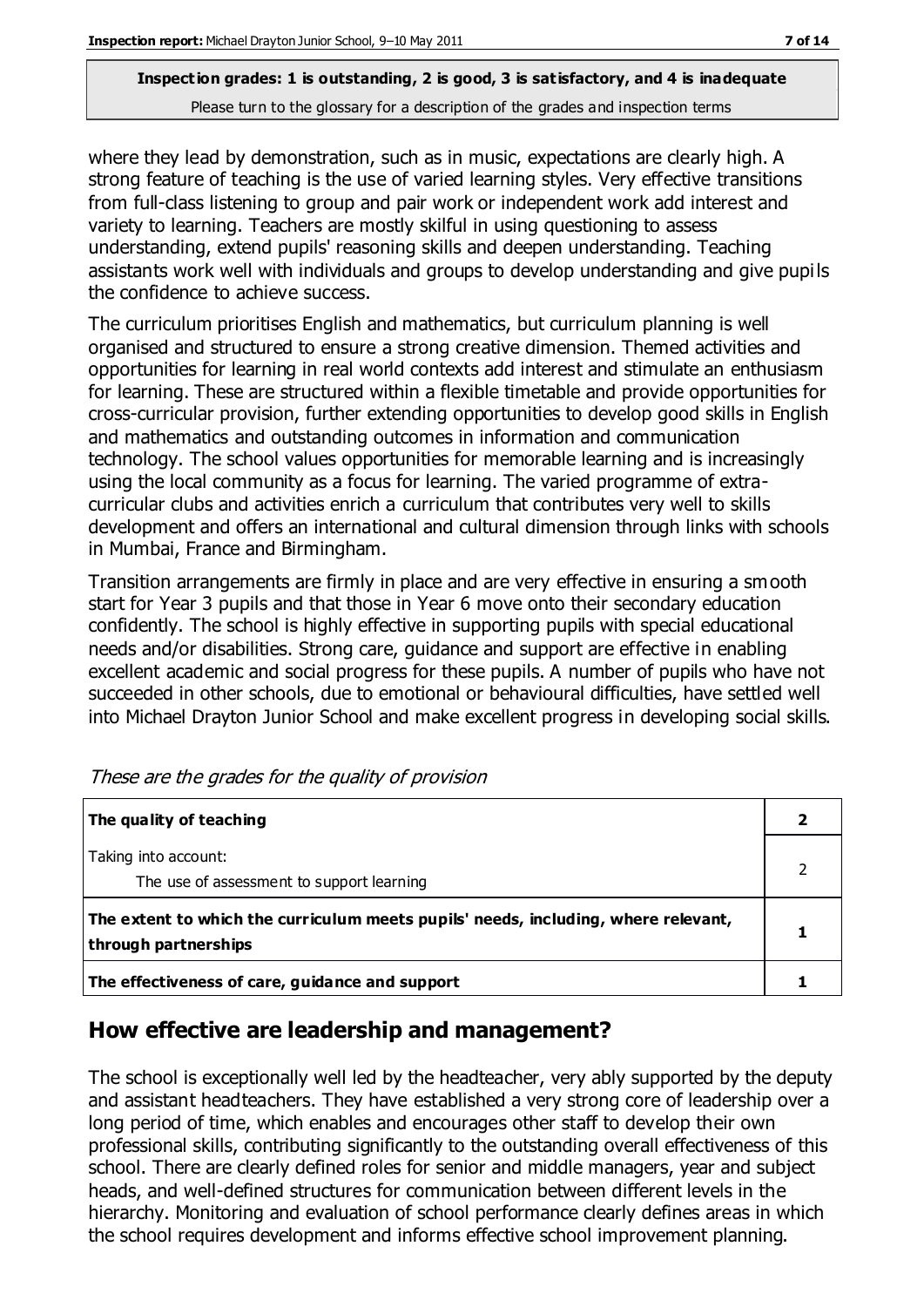Over time, the staff have established exceptionally strong partnerships that support pupils' learning and well-being. These are particularly strong in helping the school support vulnerable pupils. There are strong links with other schools and professional services that add significantly to learning in physical education, music and information and communication technology. The school is committed to equality of opportunity and goes out of its way to support all pupils and families. However, the issue relating to the learning and progress of pupils capable of higher attainment means that the schools promotion of equality of opportunity is good.

Governance is good. There is a very effective core of governors who have a high level of involvement in the school, are proactive in monitoring the school's performance and in challenging leaders to account for outcomes. Some other governors, for example those responsible for safeguarding, are not as effective in promoting their area of responsibility, such as in seeking and using parents' and carers' views to inform practice. Safeguarding is therefore good. All adults who have unsupervised contact with pupils are fully checked for suitability. Child protection is exceptionally strong and highly effective. Health and safety of the site and risk assessments of school activities are fully in place.

The school promotes community cohesion well. There is a clear understanding of the socio-economic, religious and ethnic context and the school has taken a series of planned actions to respond to this. There is recognition of limited diversity within the school population, and action to increase pupil and family experience of a more diverse ethnic community includes links with a school in Birmingham, a school in Mumbai and a school in France. The school has established extensive links with the local community. There are opportunities for family learning, instigated as a response to parent questionnaires. However, provision is not even across the three strands of community cohesion, the emphasis being on actions that develop socio-economic cohesion. The impact can be clearly identified, mainly through informal evaluation and the school has plans to formalise this evaluation of impact, including pupil perceptions.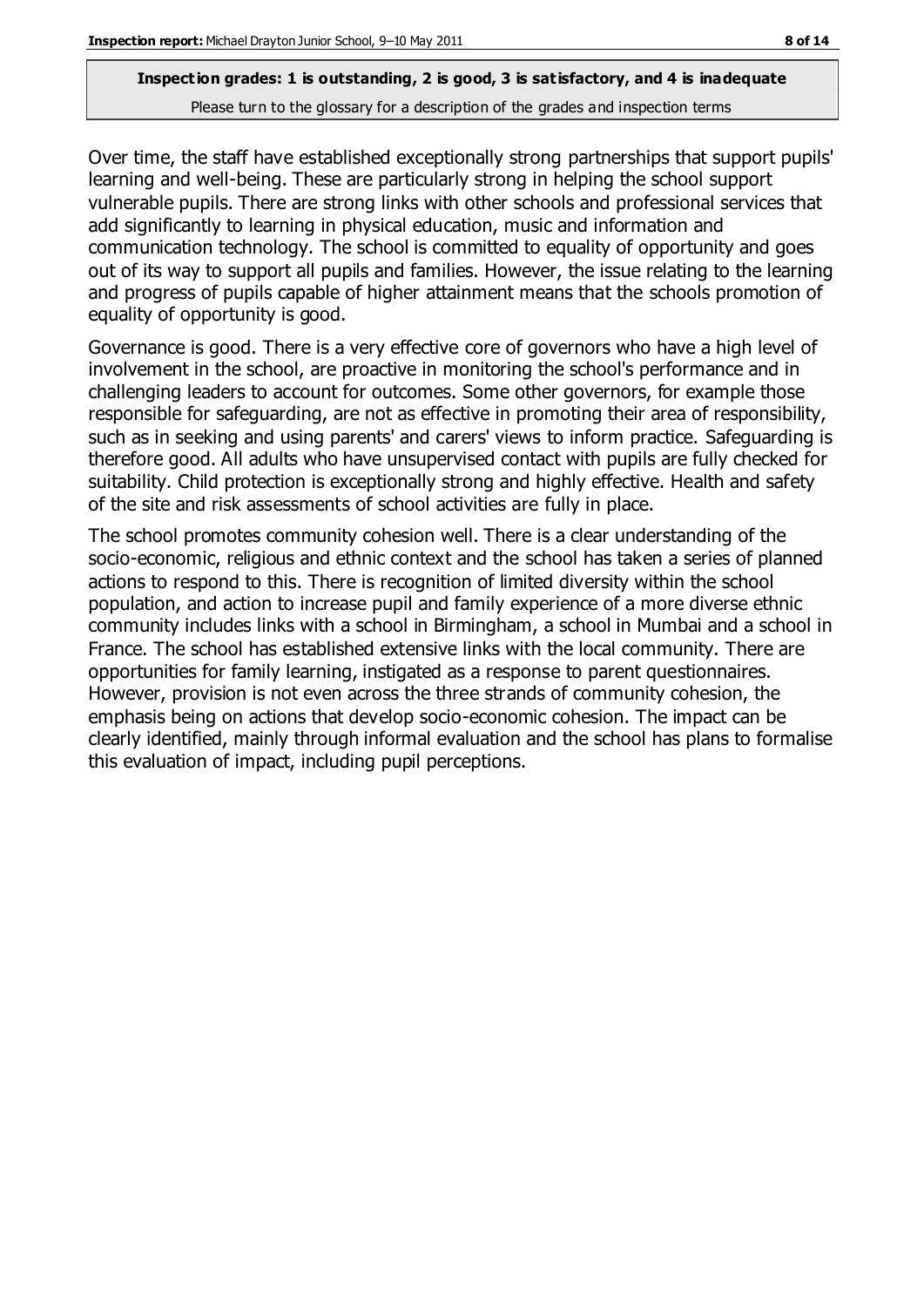**Inspection grades: 1 is outstanding, 2 is good, 3 is satisfactory, and 4 is inadequate**

Please turn to the glossary for a description of the grades and inspection terms

These are the grades for leadership and management

| The effectiveness of leadership and management in embedding ambition and driving<br>improvement                                                                  | 1                       |
|------------------------------------------------------------------------------------------------------------------------------------------------------------------|-------------------------|
| Taking into account:<br>The leadership and management of teaching and learning                                                                                   | 2                       |
| The effectiveness of the governing body in challenging and supporting the<br>school so that weaknesses are tackled decisively and statutory responsibilities met | 2                       |
| The effectiveness of the school's engagement with parents and carers                                                                                             | 1                       |
| The effectiveness of partnerships in promoting learning and well-being                                                                                           | 1                       |
| The effectiveness with which the school promotes equality of opportunity and tackles<br>discrimination                                                           | $\overline{\mathbf{2}}$ |
| The effectiveness of safeguarding procedures                                                                                                                     | 2                       |
| The effectiveness with which the school promotes community cohesion                                                                                              | $\overline{2}$          |
| The effectiveness with which the school deploys resources to achieve value for money                                                                             | 1                       |

### **Views of parents and carers**

Just over 30% of parents and carers sent in questionnaires and this response is similar to that usually found. Parents and carers have very positive views of the school and there was strong agreement for all statements in the questionnaire. Written comments outlined a small number of concerns, particularly relating to the lack of challenge for able, gifted and talented pupils. Inspectors looked carefully at this issue and found this to be an area in which the school could usefully focus its strategies for improvement.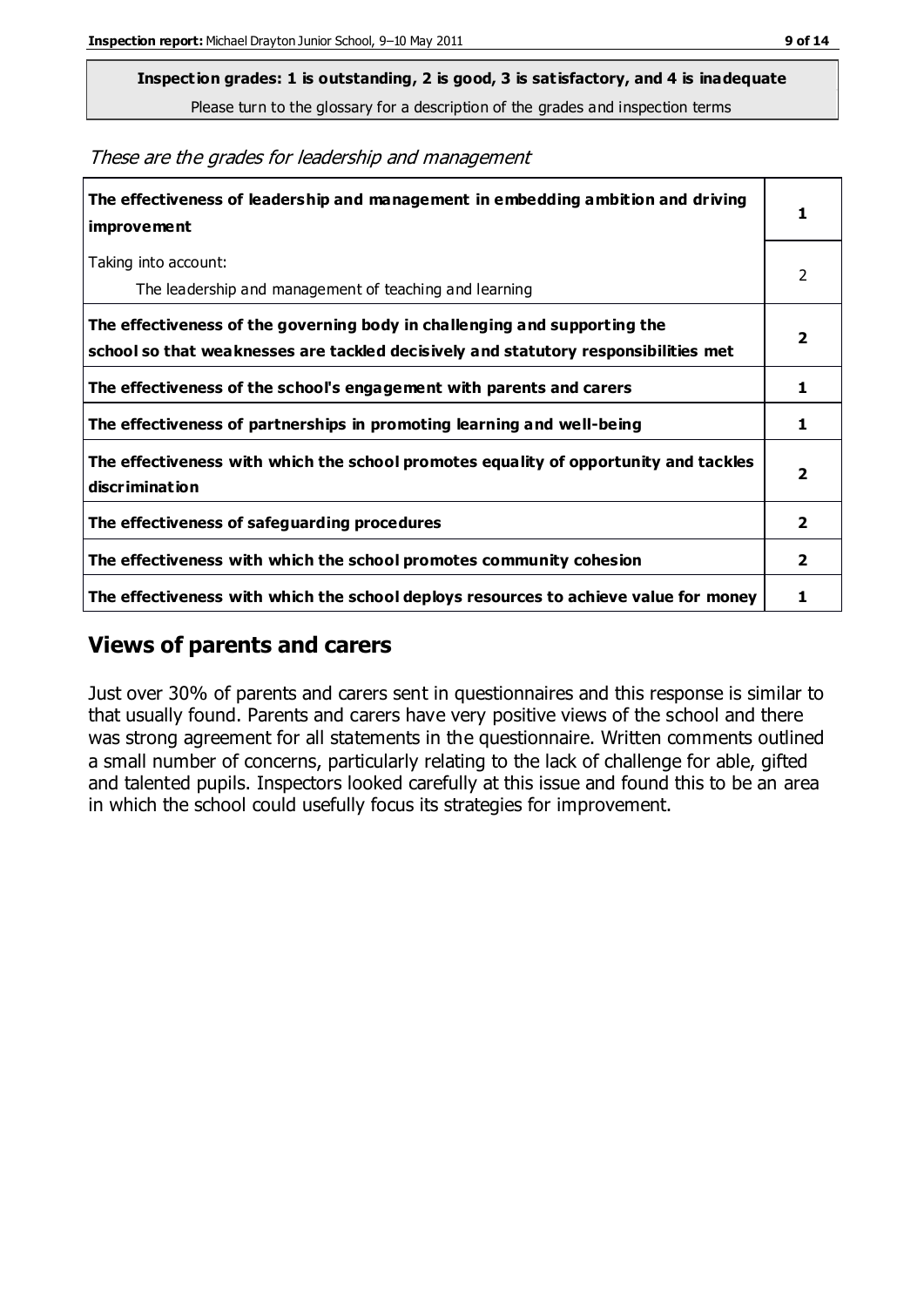#### **Responses from parents and carers to Ofsted's questionnaire**

Ofsted invited all the registered parents and carers of pupils registered at Michael Drayton Junior School to complete a questionnaire about their views of the school.

In the questionnaire, parents and carers were asked to record how strongly they agreed with 13 statements about the school. The inspection team received 142 completed questionnaires by the end of the on-site inspection. In total, there are 458 pupils registered at the school.

| <b>Statements</b>                                                                                                                                                                                                                                       | <b>Strongly</b><br>agree |               | <b>Agree</b> |               | <b>Disagree</b> |                | <b>Strongly</b><br>disagree |               |
|---------------------------------------------------------------------------------------------------------------------------------------------------------------------------------------------------------------------------------------------------------|--------------------------|---------------|--------------|---------------|-----------------|----------------|-----------------------------|---------------|
|                                                                                                                                                                                                                                                         | <b>Total</b>             | $\frac{0}{0}$ | <b>Total</b> | $\frac{0}{0}$ | <b>Total</b>    | $\frac{0}{0}$  | <b>Total</b>                | $\frac{9}{6}$ |
| My child enjoys school                                                                                                                                                                                                                                  | 82                       | 58            | 59           | 42            | 1               | $\mathbf{1}$   | $\mathbf 0$                 | $\mathbf 0$   |
| The school keeps my child<br>safe                                                                                                                                                                                                                       | 96                       | 68            | 45           | 32            | $\mathbf{1}$    | $\mathbf{1}$   | 0                           | $\mathbf 0$   |
| My school informs me about<br>my child's progress                                                                                                                                                                                                       | 68                       | 48            | 70           | 49            | 3               | $\overline{2}$ | $\mathbf{0}$                | 0             |
| My child is making enough<br>progress at this school                                                                                                                                                                                                    | 74                       | 52            | 61           | 43            | 3               | $\overline{2}$ | $\mathbf 0$                 | $\mathbf 0$   |
| The teaching is good at this<br>school                                                                                                                                                                                                                  | 80                       | 56            | 59           | 42            | $\mathbf{1}$    | $\mathbf{1}$   | $\mathbf 0$                 | $\mathbf 0$   |
| The school helps me to<br>support my child's learning                                                                                                                                                                                                   | 63                       | 44            | 70           | 49            | 6               | 4              | $\mathbf 0$                 | $\mathbf 0$   |
| The school helps my child to<br>have a healthy lifestyle                                                                                                                                                                                                | 62                       | 44            | 78           | 55            | 0               | 0              | $\mathbf 0$                 | $\mathbf 0$   |
| The school makes sure that<br>my child is well prepared for<br>the future (for example<br>changing year group,<br>changing school, and for<br>children who are finishing<br>school, entering further or<br>higher education, or entering<br>employment) | 60                       | 42            | 76           | 54            | $\mathbf 0$     | 0              | $\mathbf 0$                 | $\mathbf 0$   |
| The school meets my child's<br>particular needs                                                                                                                                                                                                         | 71                       | 50            | 66           | 46            | 3               | $\overline{2}$ | $\mathbf 0$                 | $\mathbf 0$   |
| The school deals effectively<br>with unacceptable behaviour                                                                                                                                                                                             | 52                       | 37            | 75           | 53            | 7               | 5              | 2                           | $\mathbf{1}$  |
| The school takes account of<br>my suggestions and concerns                                                                                                                                                                                              | 55                       | 39            | 72           | 51            | 3               | $\overline{2}$ | 0                           | 0             |
| The school is led and<br>managed effectively                                                                                                                                                                                                            | 85                       | 60            | 55           | 39            | $\overline{2}$  | $\mathbf{1}$   | $\mathbf 0$                 | $\mathbf 0$   |
| Overall, I am happy with my<br>child's experience at this<br>school                                                                                                                                                                                     | 91                       | 64            | 49           | 35            | $\overline{2}$  | $\mathbf{1}$   | $\mathbf 0$                 | $\mathbf 0$   |

The table above summarises the responses that parents and carers made to each statement. The percentages indicate the proportion of parents and carers giving that response out of the total number of completed questionnaires. Where one or more parents and carers chose not to answer a particular question, the percentages will not add up to 100%.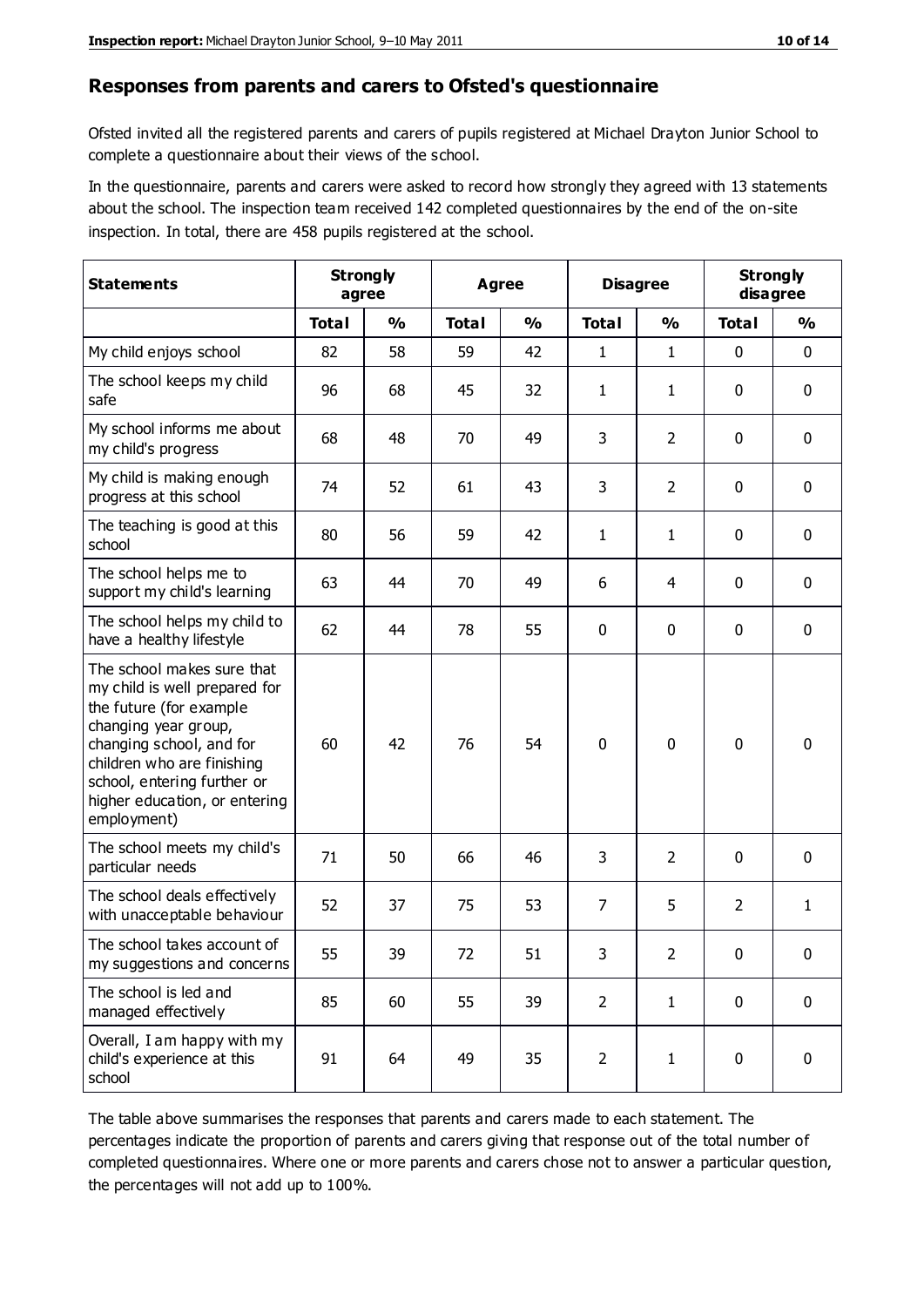# **Glossary**

| Grade   | <b>Judgement</b> | <b>Description</b>                                                                                                                                                                                                            |
|---------|------------------|-------------------------------------------------------------------------------------------------------------------------------------------------------------------------------------------------------------------------------|
| Grade 1 | Outstanding      | These features are highly effective. An outstanding school<br>provides exceptionally well for all its pupils' needs.                                                                                                          |
| Grade 2 | Good             | These are very positive features of a school. A school that<br>is good is serving its pupils well.                                                                                                                            |
| Grade 3 | Satisfactory     | These features are of reasonable quality. A satisfactory<br>school is providing adequately for its pupils.                                                                                                                    |
| Grade 4 | Inadequate       | These features are not of an acceptable standard. An<br>inadequate school needs to make significant improvement<br>in order to meet the needs of its pupils. Ofsted inspectors<br>will make further visits until it improves. |

### **What inspection judgements mean**

## **Overall effectiveness of schools**

|                       | Overall effectiveness judgement (percentage of schools) |      |                     |                   |
|-----------------------|---------------------------------------------------------|------|---------------------|-------------------|
| <b>Type of school</b> | <b>Outstanding</b>                                      | Good | <b>Satisfactory</b> | <b>Inadequate</b> |
| Nursery schools       | 46                                                      | 48   | 6                   |                   |
| Primary schools       | 6                                                       | 47   | 40                  | 7                 |
| Secondary schools     | 12                                                      | 39   | 38                  | 11                |
| Sixth forms           | 13                                                      | 42   | 41                  | 3                 |
| Special schools       | 28                                                      | 49   | 19                  | 4                 |
| Pupil referral units  | 14                                                      | 45   | 31                  | 10                |
| All schools           | 10                                                      | 46   | 37                  |                   |

New school inspection arrangements were introduced on 1 September 2009. This means that inspectors now make some additional judgements that were not made previously.

The data in the table above are for the period 1 September 2010 to 31 December 2010 and are consistent with the latest published official statistics about maintained school inspection outcomes (see **[www.ofsted.gov.uk](http://www.ofsted.gov.uk/)**).

The sample of schools inspected during 2010/11 was not representative of all schools nationally, as weaker schools are inspected more frequently than good or outstanding schools.

Percentages are rounded and do not always add exactly to 100.

Sixth form figures reflect the judgements made for the overall effectiveness of the sixth form in secondary schools, special schools and pupil referral units.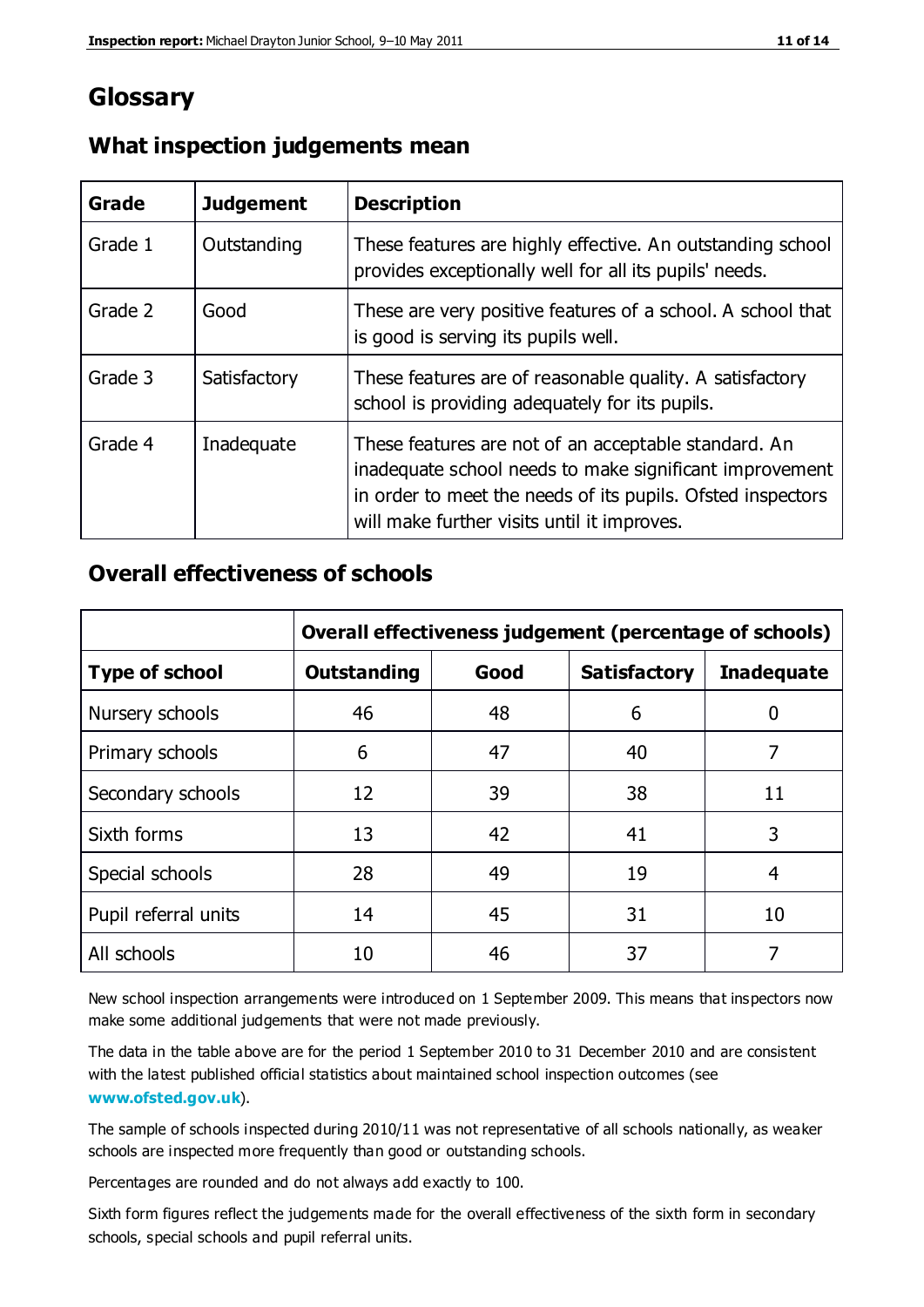# **Common terminology used by inspectors**

| Achievement:                  | the progress and success of a pupil in their learning,<br>development or training.                                                                                                                                                          |  |  |
|-------------------------------|---------------------------------------------------------------------------------------------------------------------------------------------------------------------------------------------------------------------------------------------|--|--|
| Attainment:                   | the standard of the pupils' work shown by test and<br>examination results and in lessons.                                                                                                                                                   |  |  |
| Capacity to improve:          | the proven ability of the school to continue<br>improving. Inspectors base this judgement on what<br>the school has accomplished so far and on the quality<br>of its systems to maintain improvement.                                       |  |  |
| Leadership and management:    | the contribution of all the staff with responsibilities,<br>not just the headteacher, to identifying priorities,<br>directing and motivating staff and running the school.                                                                  |  |  |
| Learning:                     | how well pupils acquire knowledge, develop their<br>understanding, learn and practise skills and are<br>developing their competence as learners.                                                                                            |  |  |
| <b>Overall effectiveness:</b> | inspectors form a judgement on a school's overall<br>effectiveness based on the findings from their<br>inspection of the school. The following judgements,<br>in particular, influence what the overall effectiveness<br>judgement will be. |  |  |
|                               | The school's capacity for sustained<br>improvement.                                                                                                                                                                                         |  |  |
|                               | Outcomes for individuals and groups of pupils.                                                                                                                                                                                              |  |  |
|                               | The quality of teaching.                                                                                                                                                                                                                    |  |  |
|                               | The extent to which the curriculum meets<br>pupils' needs, including, where relevant,<br>through partnerships.                                                                                                                              |  |  |
|                               | The effectiveness of care, guidance and<br>support.                                                                                                                                                                                         |  |  |
| Progress:                     | the rate at which pupils are learning in lessons and<br>over longer periods of time. It is often measured by<br>comparing the pupils' attainment at the end of a key                                                                        |  |  |

stage with their attainment when they started.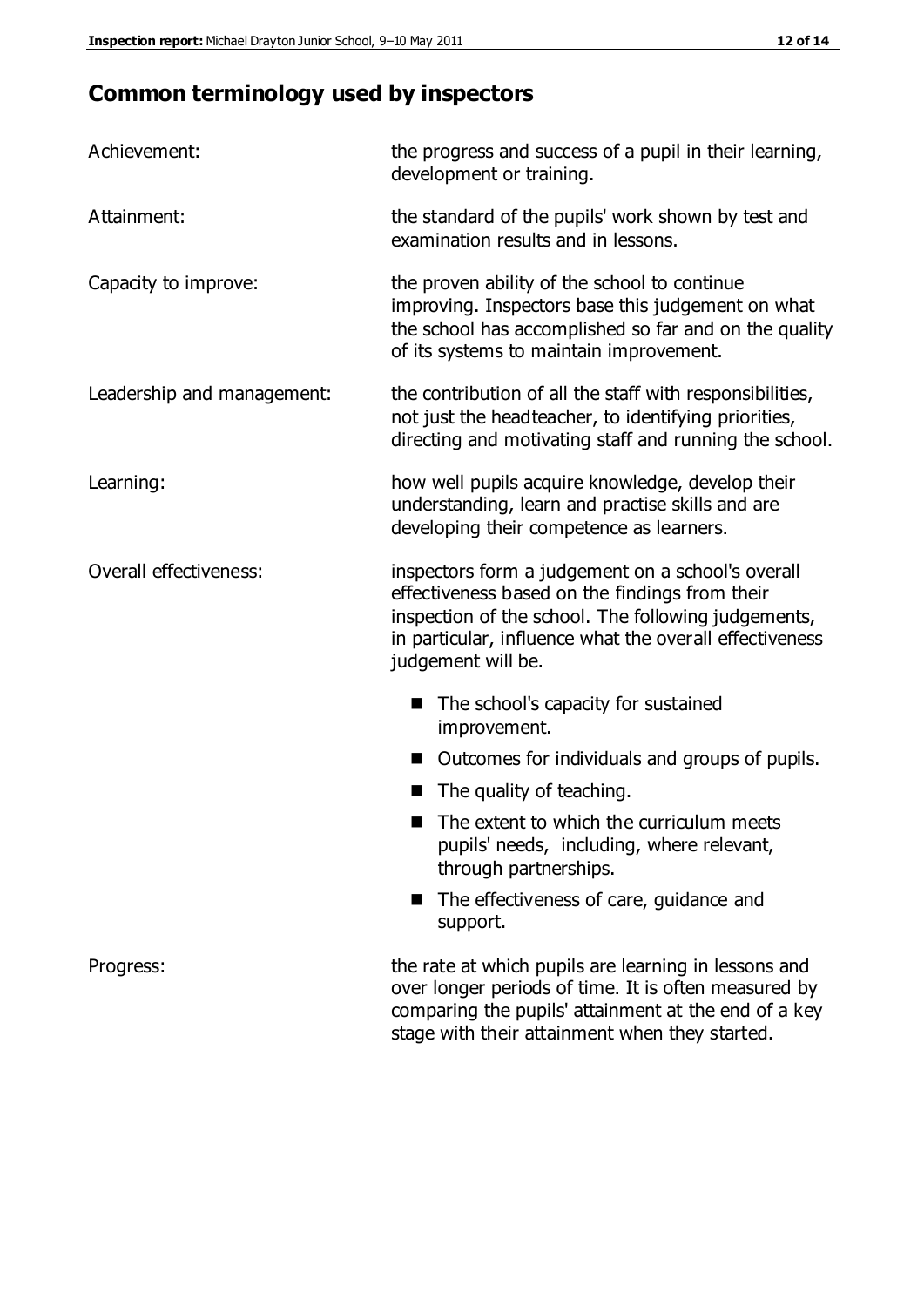## **This letter is provided for the school, parents and carers to share with their children. It describes Ofsted's main findings from the inspection of their school.**

11 May 2011

Dear Pupils

#### **Inspection of Michael Drayton Junior School, Nuneaton, CV10 0SZ**

Thank you for the warm welcome you showed us when we inspected your school recently. We enjoyed meeting and talking to you in lessons and in the group discussions with you. Your views were exceptionally helpful and it was clear that you are very proud of your school. Your pride is justified because you go to an outstanding school.

You all make good progress and the standards in your school work by Year 6 are higher than those found among many other pupils in similar schools. You do particularly well in music, information and communication technology, physical education, art and design. Those of you who receive extra support because you find learning a bit more difficult make excellent progress. Your personal qualities are outstanding. We noticed you have a sensible and mature approach to school life. We noticed you enjoy school a great deal and behave exceptionally well. Adults who look after you make sure that the school is a very safe and pleasant place for you to learn and make friends.

The school is so well led and managed that the headteacher and his staff are always looking for ways to improve Michael Drayton even more. We have asked your teachers to pay extra attention to two areas to help raise standards further and to ensure the school maintains its outstanding effectiveness. We have asked them to ensure that those of you capable of reaching higher academic levels are consistently supported to achieve your full potential by providing you with work that challenges and extends your learning and that you all know what makes high quality work. We have also asked that attendance is improved from average to at least above average.

Congratulations on helping your school achieve this status. We are confident that you will do all you can to help further, particularly by coming to school regularly.

Yours sincerely

David Speakman Lead inspector